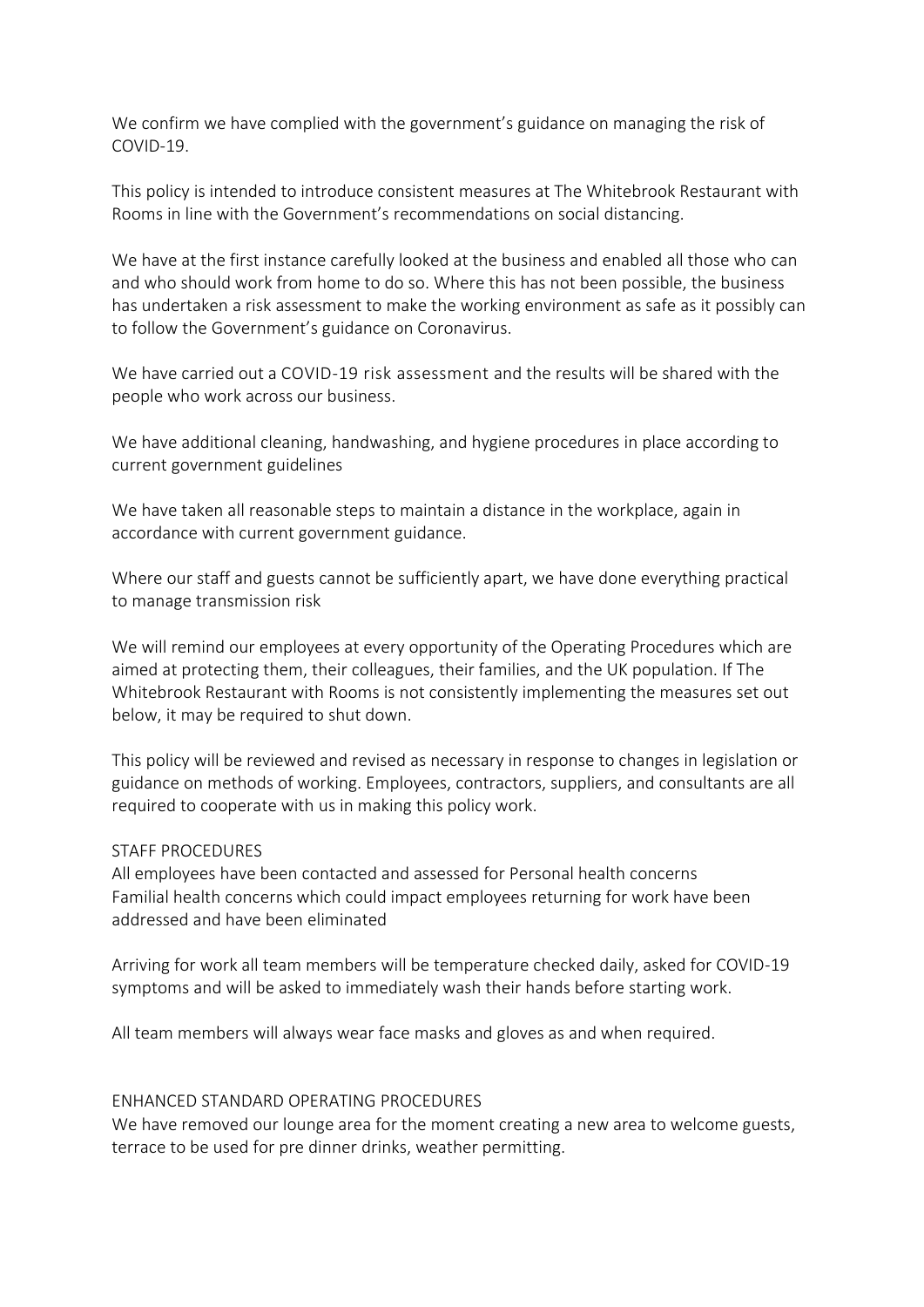We have reduced the number of tables in our restaurants to maximise space around diners

Every menu is cleaned and santised. A tablet will be offered to dinners to look at the wine & drinks list.

We will be reducing the number of team members attending each table and have a strict area for each team members and their sections.

Tables will be set using gloves and facemasks

For water & wine service, the first glass will be poured and the bottle left on the table for the guest to refill. There will be no more jugs or topping up of water by our front of house team.

Napkins will not be replaced or folded when a guest leaves the table.

After every interaction with a guest which results in contaminated contact (e.g. removing plates/glasses from a table), staff are required to wash/ sanitise their hands

Small bottle of hand sanitiser will be provided for guests on each table

Disposable gloves will be used by team members for preparation and cleaning

Face masks will be available and mandatory for all team members

Regular scheduled sanitising of all shared surfaces.

No physical contact such as handshakes, high fives, hugs etc will be permitted

Guests will have access to hand sanitizers throughout their time with us.

## TOILET FACILITIES

Restrict the number of people using toilet facilities at any one time with signage and door locks. Limit of one person at a time

Wash hands before and after using the facilities

Enhance the cleaning regimes for toilet facilities particularly door handles, locks, and the toilet flush

Provide suitable and sufficient rubbish bins for hand towels with regular removal and disposal

## ACCEPTING DELIVERIES

We are fully briefed on all our supplier processes and hygiene procedures and have approved these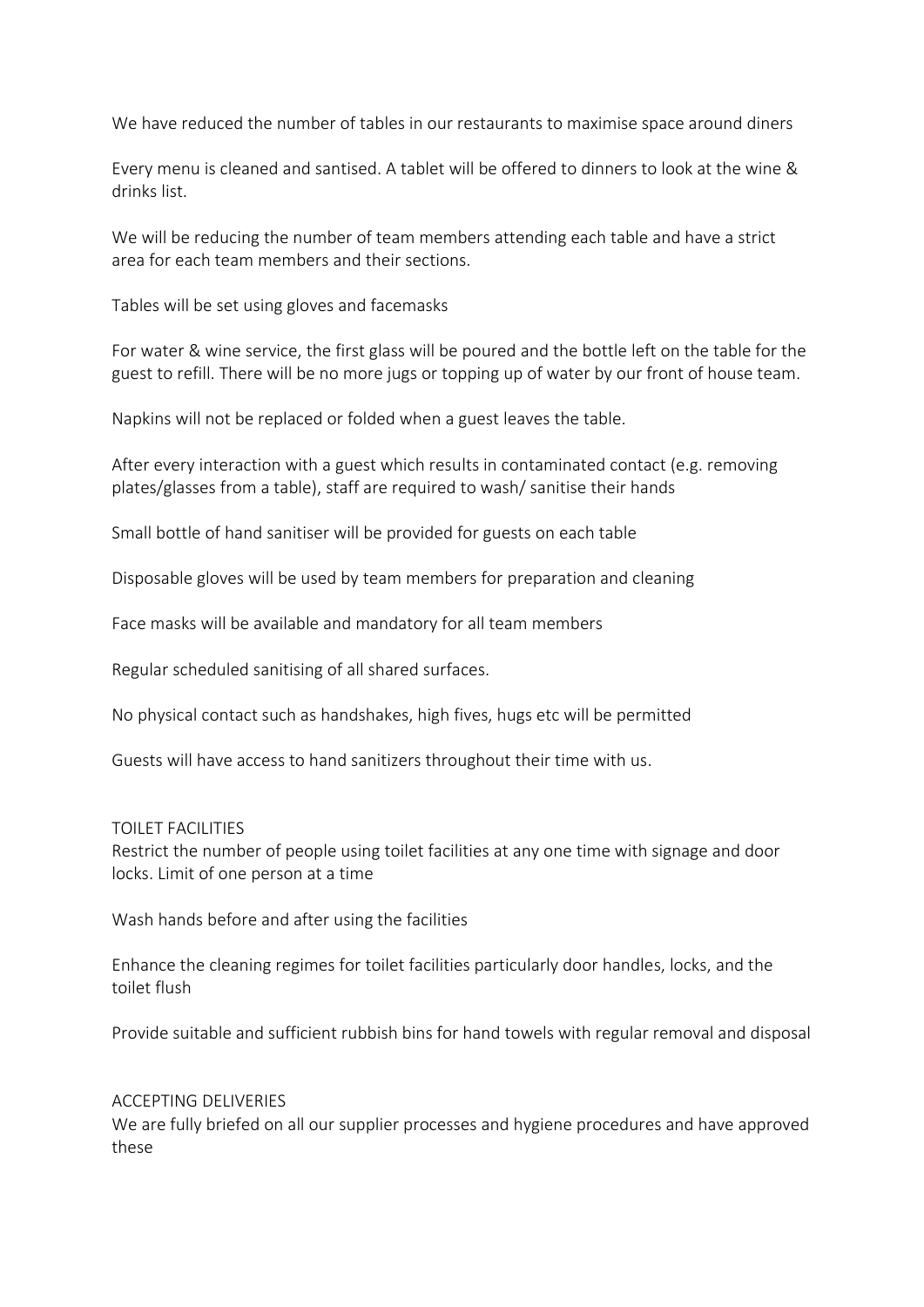Deliveries will be dropped to a specific external drop off point.

Deliveries are checked by a dedicated senior member of the team

WELCOMING OUR GUESTS Upon entering our restaurant, we will kindly ask our guests to:

Sanitise hands with provided hand sanitisers

To confirm that they are not experiencing any COVID symptoms

We will take the liberty to check our guests temperature. If we notice a high temperature it may result in the reservation being cancelled and asked to return home.

If guests would like us to hang their coats for them, a coat protection bag will be offered to wrap their coats

### WELCOME TO OUR ROOMS

Guests staying with us overnight will be reminded of social distancing guidelines pre arrival.

We will ask guests that stay with us to complete a form that confirms that they are not showing any symptoms of Covid-19.

In addition to our usual high cleaning standard we follow the below procedures:

All housekeeping staff will always be requested to wear a face masks and gloves while cleaning the guest rooms. They will be changed in the event of cross contamination with each room at each point and hands are washed frequently. Gloves will also be changed when cleaning the bathroom and when collecting bedding and towels.

Housekeeping caddy/tray & equipment are sanitized at the start and end of each shift In accordance with our standard procedures all doors and windows are opened during cleaning to ensure adequate ventilation

Cleaning is done in a clockwise movement around the room to avoid retouching any surfaces.

Disinfectant is sprayed on all surfaces, including items like TV remote control, telephone handset, kettle, door handles, light switches, and curtain wands etc. Disinfectant sits for the recommended period to ensure it has time to kill any bacteria.

All hard surfaces in the room are dusted and wiped with sanitiser.

Remove Personal Protective Equipment before exit. Dispose/contain properly to avoid crosscontamination. Place it into a specific and identified waste bag

Perform hand hygiene for at least 20 seconds